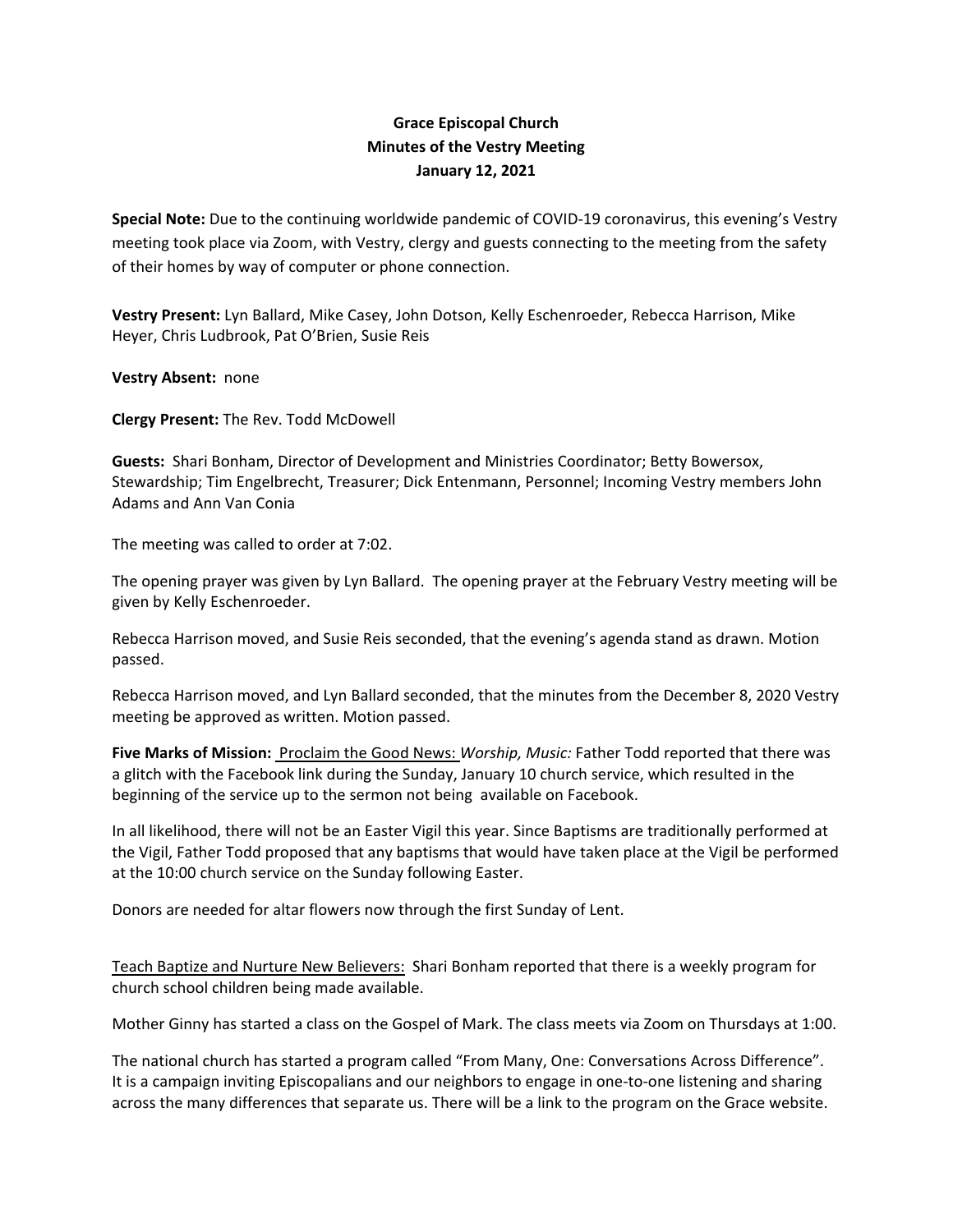Respond to Human Need, Seek to Transform Unjust Structures: *Outreach Programs, Activities:* Father Todd noted that there will be a very robust Outreach report in the annual meeting packet.

Ministries of Governance, Administration, Stewardship and Facility: *Financial Report:* Tim presented the financial report for the month/year ending December 31, 2020. Pledge Income for the month of December was \$33,721, which was \$4,835 above budget. YTD Pledge Income was \$374,518 versus the budgeted amount of \$379,889. Total Revenues for the month were \$55,521, which was \$5,350 above budget. YTD Total Revenues were \$579,201, which was \$35,583 below budget. Total Expenses for December were \$48,818, which was \$8,107 below budget. YTD Expenses were \$589,847, which was \$24,937 below budget. Net Revenue for December was \$6,704, which was \$13,458 above the budgeted amount of (\$6,754). YTD Net Revenue was (\$10,646) versus the budgeted amount of \$0. Our current cash reserves would cover an estimated 3.6 months of the budgeted 2020 budgeted expenses. Mike Heyer moved, and John Dotson seconded, that the Vestry receive the financial report for the year ending December 31, 2020. Motion carried.

*Paycheck Protection Plan (PPP):* Tim Engelbrecht was happy to report that the Small Business Administration has forgiven Grace's Paycheck Protection Plan loan in the amount of \$53,767, plus interest in the amount of \$374.00. The loan proceeds were included in the carry forward calculation in the 2021 budget.

*2021 Draft Budget:* Tim reported that the Vestry met with the Finance Committee on January 5 to work on the 2021 budget. Tim distributed copies of the budget to the Vestry, noting that the only change since their meeting was that the carryover from 2020 increased to \$15,977. In light of the positive carryover, the following motions were made to alter the budget:

Mike Heyer moved, and Pat O'Brien seconded, that lines 9 (Funds Received – Plate Offering) and 134 (Spending – Total Outreach) be raised from \$1,500.00 to \$3,000.00. Motion Passed

Mike Heyer moved, and Rebecca Harrison seconded, that line 228 (Total Staff Support – All Marks) be raised by \$500.00 to allow for an increase in the merit pool from \$1,000.00 to \$1,500.00 to cover three employees. Motion passed.

There being no further discussion, Pat O'Brien moved, and Mike Heyer seconded, that the Vestry approve the 2021 budget as amended by the previous two motions. Motion passed.

*Capital Campaign:* Tim reported that \$462,475.09 has been received so far for the Our Journey Continues capital campaign, which represents about 78% of the total pledged.

*Diocesan Assessment:* Lyn Ballard moved, and Pat O'Brien seconded, that the Vestry approve full payment of the 2021 diocesan assessment of \$63,281, in monthly installments. Motion carried.

*Paychex and Payroll:* Payroll processing has moved from ADP to Paychex. Thanks were extended to Shari Bonham and the Executive Committee for their work on making the transition.

*Stewardship:* Stewardship chair Betty Bowersox reported that some pledges are still being received and final stewardship campaign results will be forthcoming.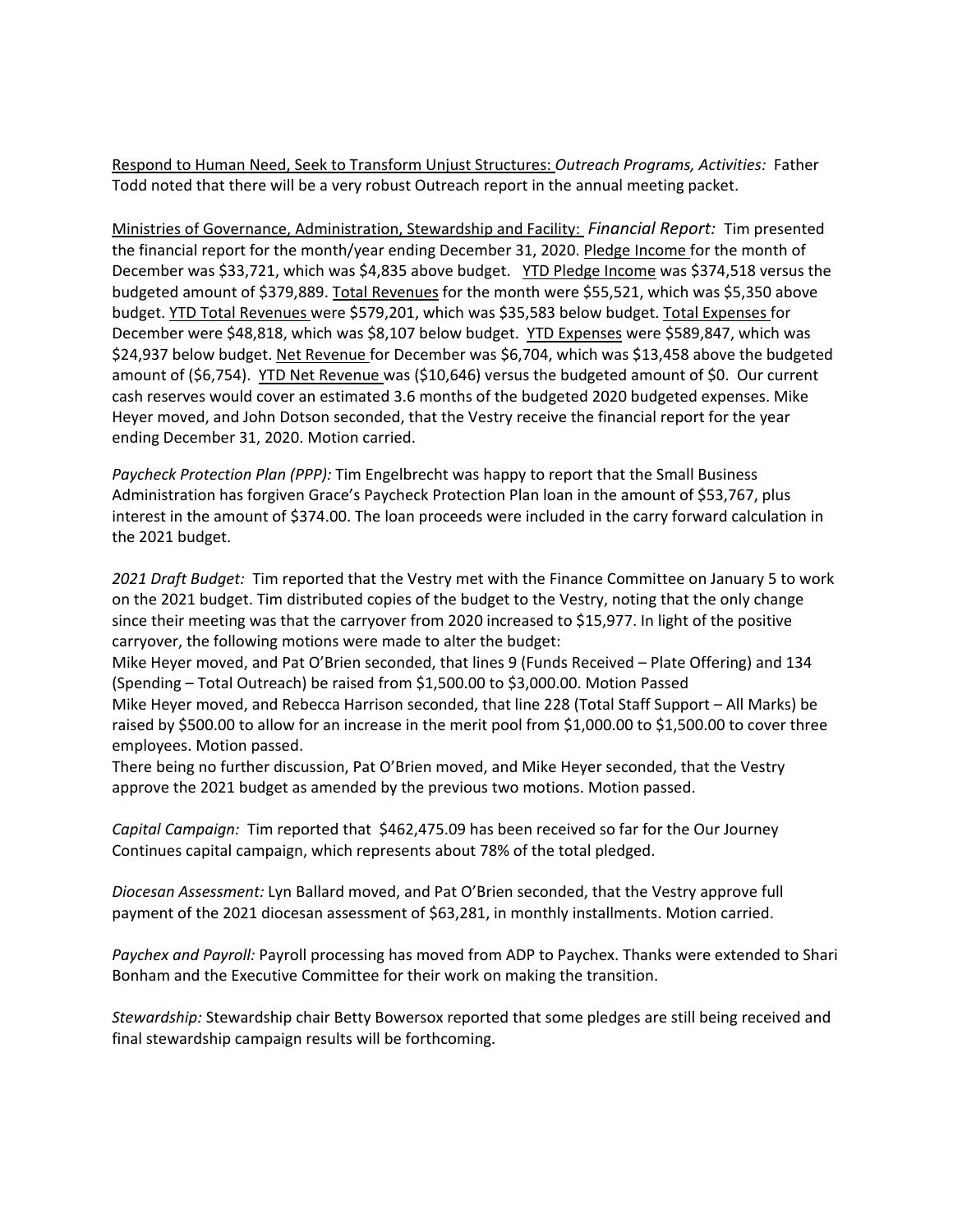**Junior Warden Report**: Junior Warden Rebecca Harrison reported that the coppersmith has completed his work on the spire.

Rebecca extended thanks to those who maintained flower beds, which kept the grounds looking good and helped keep costs down.

There have been talks about "smart" snow removal – not clearing snow from the parking lot and sidewalks if the Lab School and church are not in session.

Several rooms will need to be cleaned out to make way for storage space for commissary kitchen renters. We are in need of someone to scan photos for archives. The church school supply room needs to be cleaned out. Thanks to Chris Ludbrook for cleaning out the air handling room.

Rebecca will arrange to have Murphy install the ionization unit which will treat the nave and Lab School. The cost is included in the 2021 budget.

**Senior Warden Report:** Mike Heyer thanked everyone for the support he received over the past six years as Vestry member and Senior Warden.

**Report of the Rector:** Father Todd noted the three Vestry members whose terms expire at the annual meeting. Father Todd thanked Kelly Eschenroeder for serving the past three years, and for being willing to serve another three year term. John Dotson was thanked for his work on the Vestry, as well as his contributions to Outreach. Mike Heyer was thanked for serving two terms on the Vestry, including two years as Senior Warden. Father Todd also thanked John Adams and Ann Van Conia for their willingness to serve on the Vestry beginning on January 24.

Father Todd let the Vestry know that the Vestry retreat in 2022 will take place at King's House in Belleville on February 4 and 5, 2022. Since there will be no Vestry retreat this year, Father Todd encouraged Vestry members to attend the CEEP virtual conference on Wednesday, March 3, 2021. Shari Bonham will register Vestry members who are able to attend.

The February Vestry meeting will take place via Zoom on February 9.

The annual meeting will take place on Sunday, January 24 at 11:00am. A succinct annual report will be available online. The commissary kitchen concept will be communicated to the parish at the annual meeting. There will be a by‐laws change proposed at the annual meeting. The by‐laws call for a quorum of 20% of average Sunday attendance at the annual meeting. The proposed by‐laws change alters the phrase "Those present for the annual meeting" to read "Those physically present or joining the meeting through electronic means for the annual meeting". Mike Heyer moved, and John Dotson seconded, that the above by‐laws change proposal be brought to the floor at the annual meeting. Motion carried. Rebecca Harrison moved, and Kelly Eschenroeder seconded, that the clergy of Grace Episcopal Church receive their compensation as a housing allowance up to the limits set by the IRS – the Rev. Todd McDowell receiving an amount not to exceed \$60,000.00 of his 2021 compensation as housing allowance, and The Rev. Virginia Bennett receiving an amount not to exceed \$20,000.00 of her 2021 compensation as housing allowance. Motion passed.

Kelly Eschenroeder moved, and Lyn Ballard seconded, that the Vestry elect Mike Heyer and Pat O'Brien to serve a three year term on the Endowment Fund Committee. Motion passed unanimously, with Mike Heyer and Pat O'Brien abstaining.

Pat O'Brien is willing to serve another term as a deputy to convention.

The Kirkwood Ministerial Alliance organized a prayer vigil for January 18, 19, and 20, with prayers for peace being said at the top of each hour between 8am and 8pm.

The evenings meeting concluded with a reading of Compline.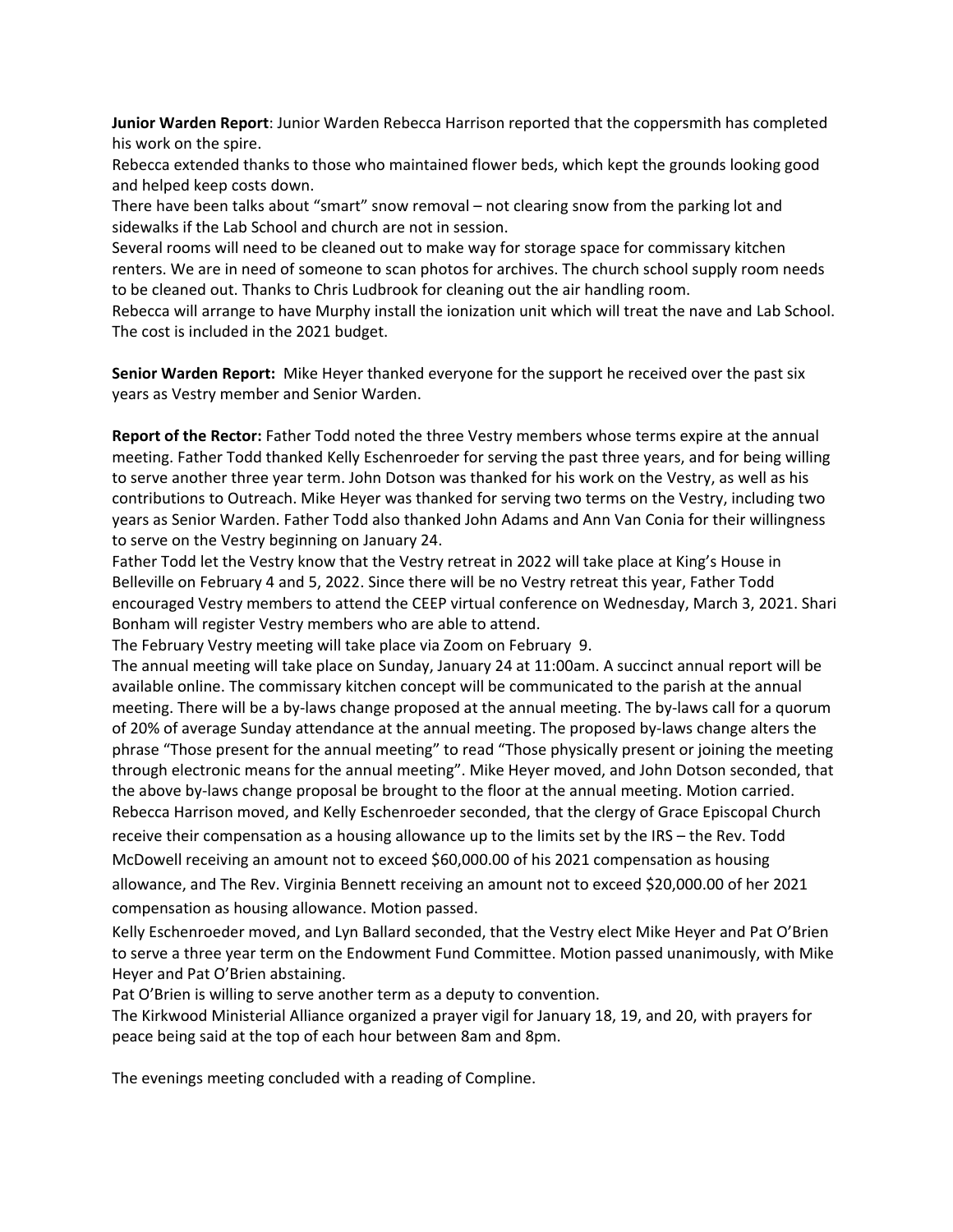Mike Heyer moved and Susie Reis seconded that the meeting adjourn. Motion passed. The meeting adjourned at 9:13.

Respectfully submitted

Sue Nixon Secretary of the Vestry

*Courtesy Resolution:* The Vestry of Grace Church extend their congratulations to Ryan Missel on reaching the status of postulant and continued best wishes on his journey to priesthood.